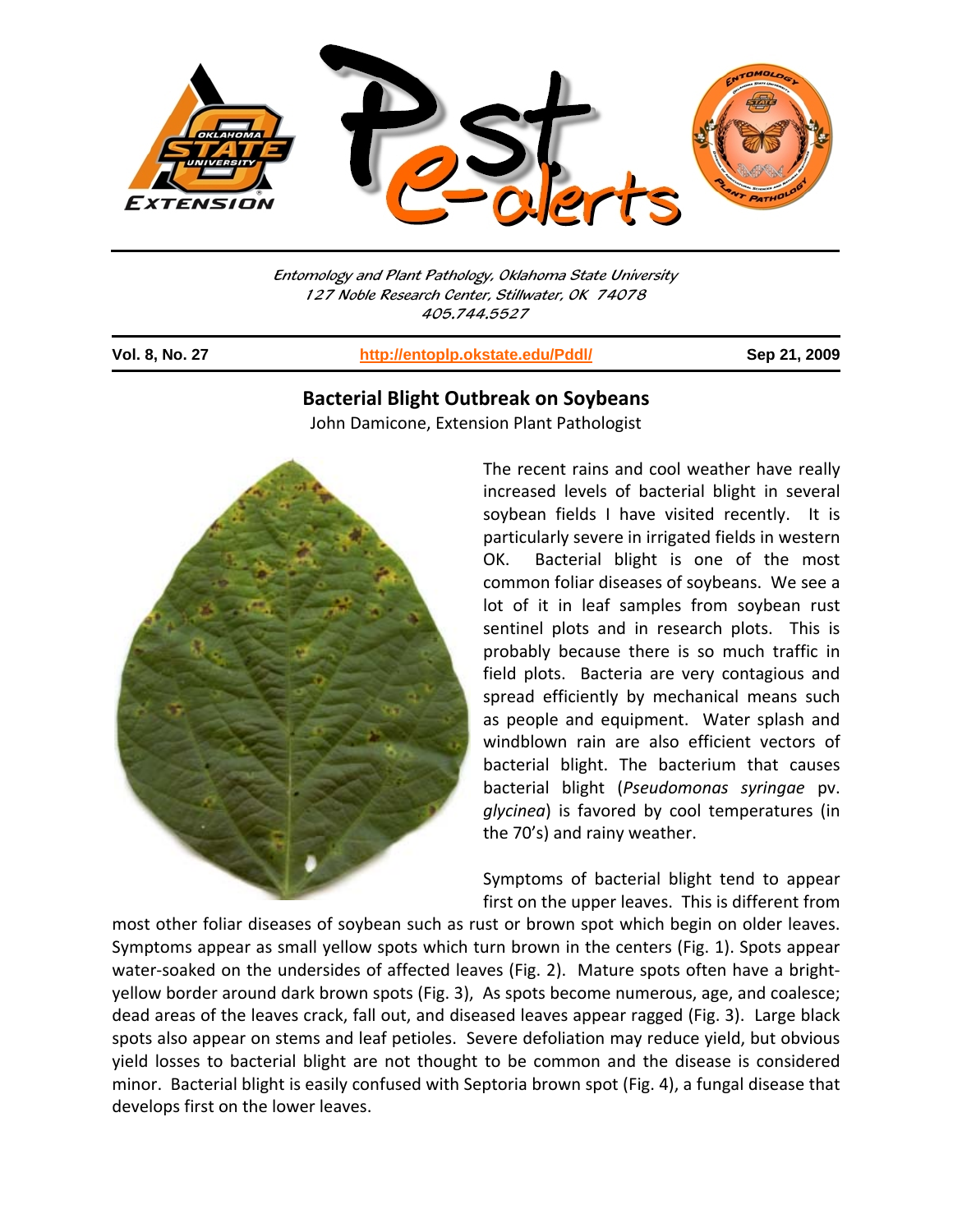

Fig. 1. Early symptoms of bacterial blight. Note the yellow spots with developing brown centers.



Fig. 2. Bacterial blight lesions may appear water‐soaked on the lower leaf surface.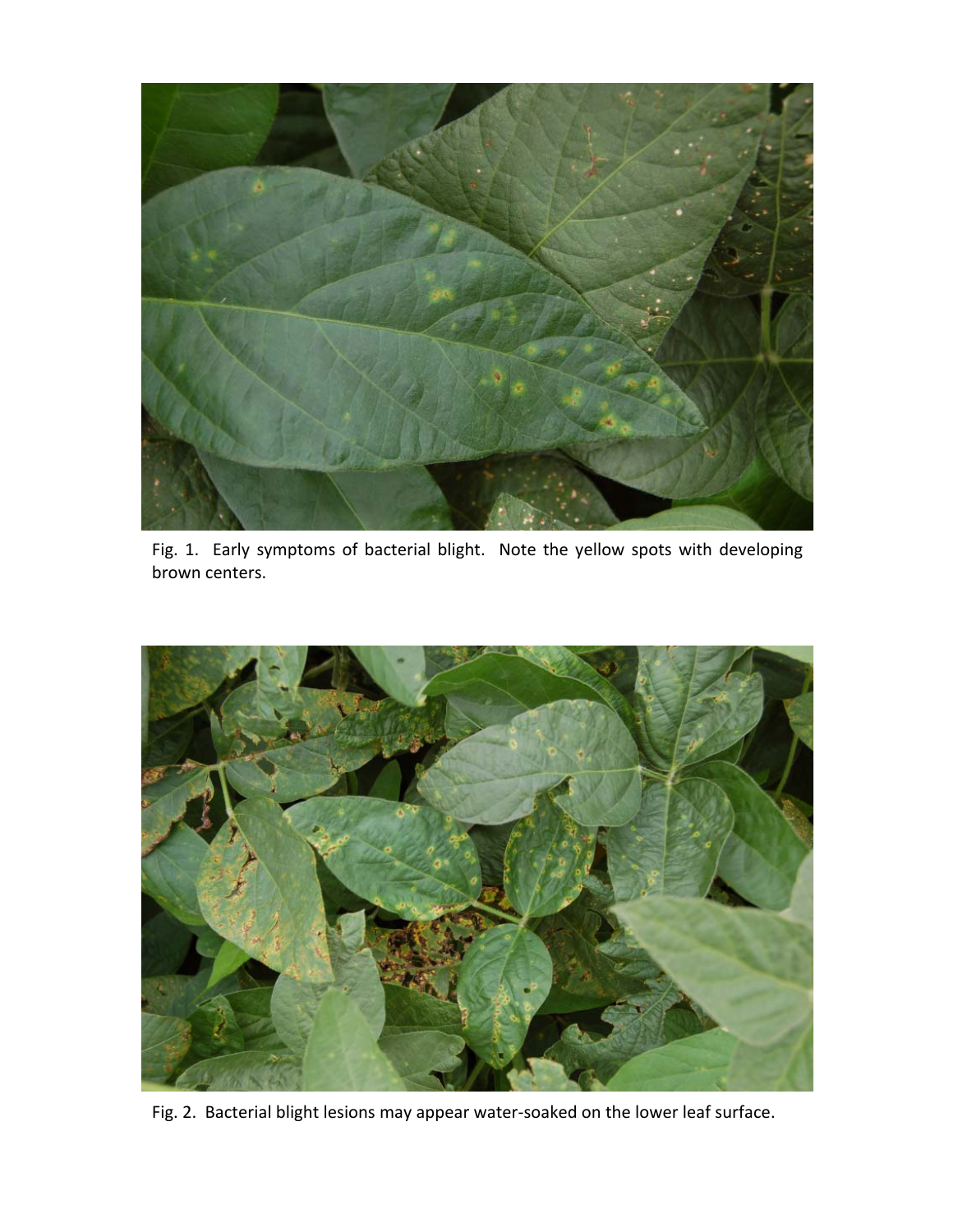

and advanced disease development on ragged, shot-holed leaves. Fig. 3. Severe bacterial blight showing mature spots with pronounced yellow borders



Fig. 4. Septoria brown spot is a fungal disease common in old soybean fields that resembles bacteria blight.